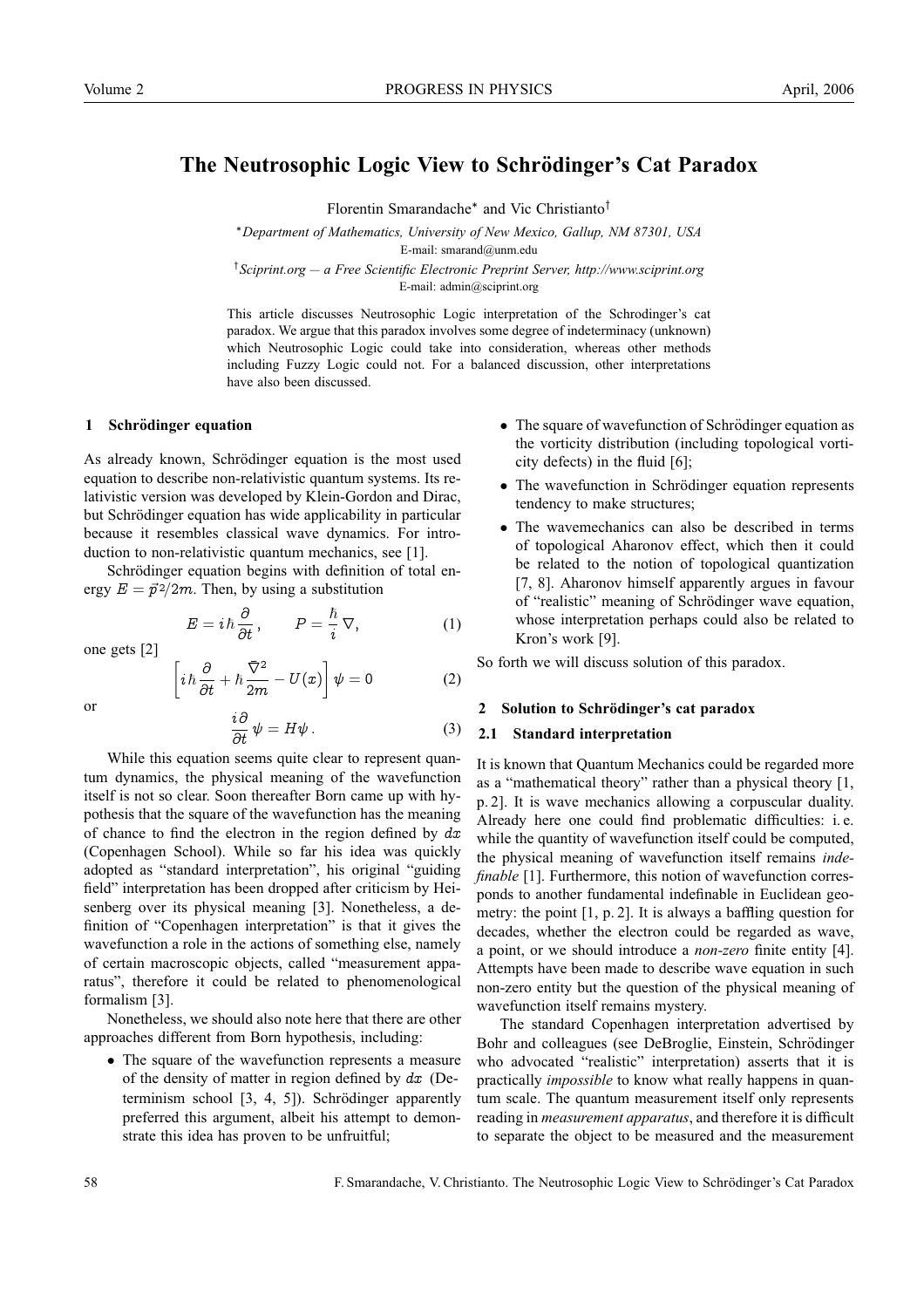apparatus itself. Bohr's phenomenological viewpoint perhaps could be regarded as pragmatic approach, starting with the request not to attribute a deep meaning to the wave function but immediately go over to statistical likelihood [10]. Consequently, how the process of "wave collapse" could happen remains mystery.

Heisenberg himself once emphasized this viewpoint when asked directly the question: Is there a fundamental level of reality? He replied as follows:

> "This is just the point: I do not know what the words fundamental reality mean. They are taken from our daily life situation where they have a good meaning, but when we use such terms we are usually extrapolating from our daily lives into an area very remote from it, where we cannot expect the words to have a meaning. This is perhaps one of the fundamental difficulties of philosophy: that our thinking hangs in the language. Anyway, we are forced to use the words so far as we can; we try to extend their use to the utmost, and then we get into situations in which they have no meaning" [11].

A modern version of this interpretation suggests that at the time of measurement, the wave collapses instantaneously into certain localized object corresponding to the action of measurement. In other words, the measurement processes define how the wave should define itself. At this point, the wave ceases to become coherent, and the process is known as "decoherence". Decoherence may be thought of as a way of making real for an observer in the large scale world only one possible history of the universe which has a likelihood that it will occur. Each possible history must in addition obey the laws of logic of this large-scale world. The existence of the phenomenon of decoherence is now supported by laboratory experiments [12]. It is worthnoting here, that there are also other versions of decoherence hypothesis, for instance by Tegmark [13] and Vitiello [14].

In the meantime, the "standard" Copenhagen interpretation emphasizes the role of observer where the "decoherence viewpoint" may not. The problem becomes more adverse because the axioms of standard statistical theory themselves are not fixed forever [15, 16]. And here is perhaps the source of numerous debates concerning the interpretation and philosophical questions implied by Quantum Mechanics. From this viewpoint, Neutrosophic Logic offers a new viewpoint to problems where indeterminacy exists. We will discuss this subsequently. For a sense of balance, we also discuss a number of alternative interpretations. Nonetheless this article will not discuss all existing interpretations of the quantum wavefunction in the literature.

### **2.2** Schrödinger's cat paradox

To make the viewpoint on this paradox a bit clearer, let us reformulate the paradox in its original form.

According to Uncertainty Principle, any measurement of a system must disturb the system under investigation, with a resulting lack of precision in the measurement. Soon after reading Einstein-Podolsky-Rosen's paper discussing incompleteness of Quantum Mechanics, Schrödinger in 1935 came up with a series of papers in which he used the "cat paradox" to give an illustration of the problem of viewing these particles in a "thought experiment" [15, 17]:

> "One can even set up quite ridiculous cases. A cat is penned up in a steel chamber, along with the following diabolical device (which must be secured against direct interference by the cat): in a Geiger counter there is a bit of radioactive substance, *so* small, that *perhaps* in the course of one hour one of the atoms decays, but also, with equal probability, perhaps none; if it happens, the counter tube discharges and through a relay releases a hammer which shatters a small flask of hydrocyanic acid. If one has left this entire system to itself for an hour, one would say that the cat still lives *if* meanwhile no atom has decayed. The first atomic decay would have poisoned it. The wave-function of the entire system would express this by having in it the living and the dead cat (pardon the expression) mixed or smeared into equal parts."

In principle, Schrödinger's thought experiment asks whether the cat is dead or alive after an hour. The most logical solution would be to wait an hour, open the box, and see if the cat is still alive. However once you open the box to determine the state of the cat you have viewed and hence disturbed the system and introduced a level of uncertainty into the results. The answer, in quantum mechanical terms, is that before you open the box the cat is in a state of being half-dead and half-alive.

Of course, at this point one could ask whether it is possible to find out the state of the cat without having to disturb its wavefunction via action of "observation".

If the meaning of word "observation" here is defined by *to open the box and see the cat*, and then it seems that we could argue whether it is possible to propose another equally possible experiment where we introduce a pair of twin cats, instead of only one. A cat is put in the box while another cat is located in a separate distance, let say 1 meter from the box. If the state of the cat inside the box altered because of poison reaction, it is likely that we could also observe its effect to its twin, perhaps something like "sixth sense" test (perhaps via monitoring frequency of the twin cat's brain).

This plausible experiment could be viewed as an alternative "thought experiment" of well-known Bell-Aspect-type experiment. One could also consider an entangled pair of photons instead of twin cats to conduct this "modified" cat paradox. Of course, for this case then one would get a bit complicated problem because now he/she should consider two probable state: the decaying atom and the photon pair.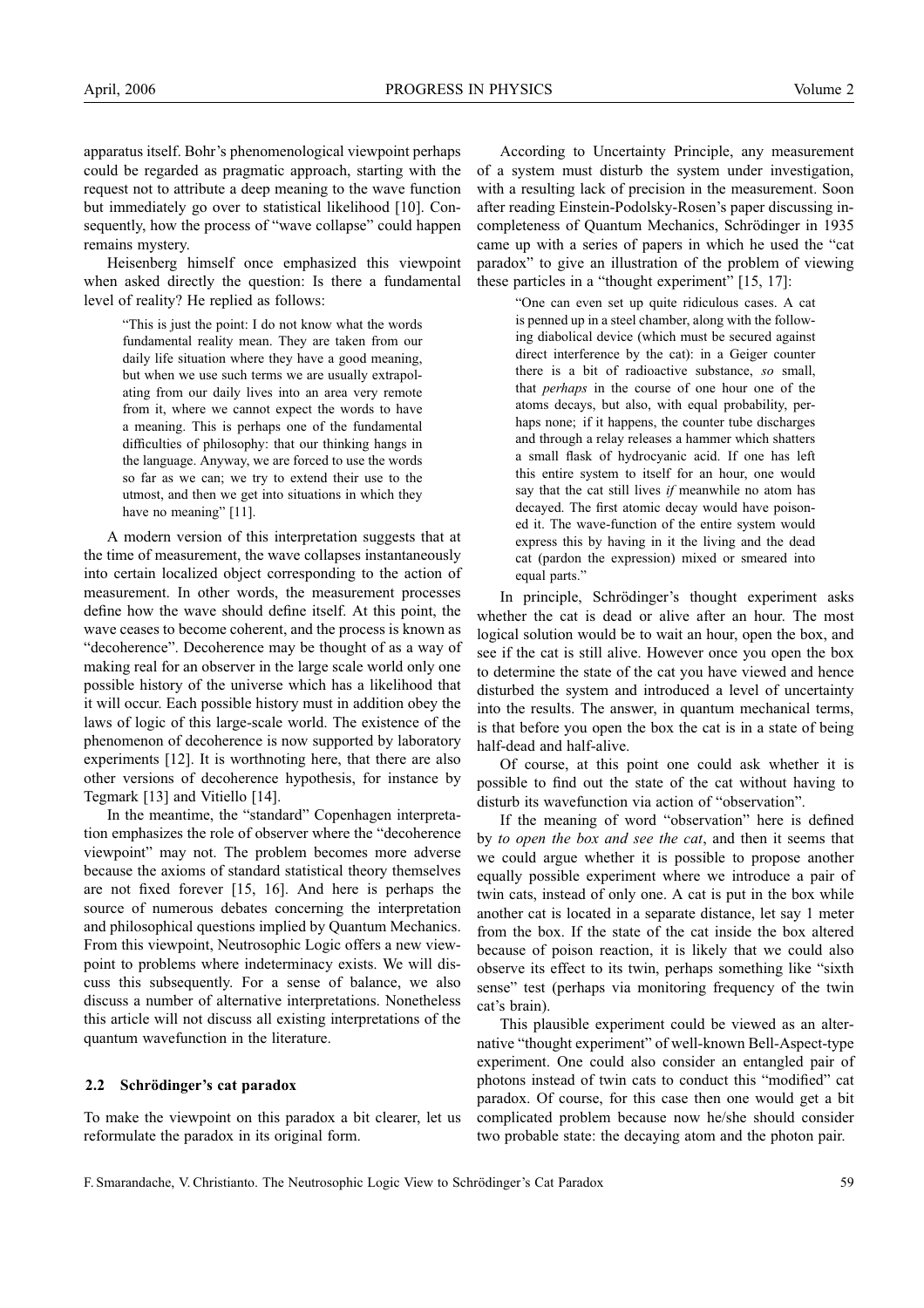We could also say that using this alternative configuration, we know exact information about the Cat outside, while indeterminate information about the Cat inside. However, because both Cats are entangled (twin) we are sure of all the properties of the Cat inside "knows" the state of the Cat outside the box, via a kind of "spooky action at distance" reason (in Einstein's own word)∗ .

Therefore, for experimental purpose, perhaps it would be useful to simplify the problem by using "modified" Aspecttype experiment [16]. Here it is proposed to consider a decaying atom of Cesium which emits two correlated photons, whose polarization is then measured by Alice (A) on the left and by Bob (B) on the right (see Fig. 1). To include the probable state as in the original cat paradox, we will use a switch instead of Alice A. If a photon comes to this switch, then it will turn on a coffee-maker machine, therefore the observer will get a cup of coffee† . Another switch and coffee-maker set also replace Bob position (see Fig. 2). Then we encapsulate the whole system of decaying atom, switch, and coffee-maker at A, while keeping the system at B side open. Now we can be sure, that by the time the decaying atom of Cesium emits photon to B side and triggers the switch at this side which then turns on the coffee-maker, it is "likely" that we could also observe the same cup of coffee at A side, even if we do not open the box.

We use term "likely" here because now we encounter a "quasi-deterministic" state where there is also small chance that the photon is shifted different from  $-0.0116$ , which is indeed what the Aspect, Dalibard and Roger experiment demonstrated in 1982 using a system of two correlated photons [16]. At this "shifted" phase, it could be that the switch will not turn on the coffee-maker at all, so when an observer opens the box at A side he will not get a cup of coffee.

If this hypothetical experiment could be verified in real world, then it would result in some wonderful implications, like prediction of ensembles of multi-particles system, — or a colony of cats.

Another version of this cat paradox is known as GHZ paradox: "The Greenberger-Horne-Zeilinger paradox exhibits some of the most surprising aspects of multiparticle entanglement" [18]. But we limit our discussion here on the original cat paradox.

## **2.3 Hidden-variable hypothesis**

It would be incomplete to discuss quantum paradoxes, in particular Schrödinger's cat paradox, without mentioning hidden-variable hypothesis. There are various versions of this argument, but it could be summarised as an assertion

that there is "something else" which should be included in the Quantum Mechanical equations in order to explain thoroughly all quantum phenomena. Sometimes this assertion can be formulated in question form [19]: Can Quantum Mechanics be considered complete? Interestingly, however, the meaning of "complete" itself remains quite abstract (fuzzy).



Figure 2: Aspect-type experiment in box

An interpretation of this cat paradox suggests that the problem arises because we mix up the macroscopic systems (observer's wavefunction and apparatus' wavefunction) from microscopic system to be observed. In order to clarify this, it is proposed that ". . . the measurement apparatus should be described by a classical model in our approach, and the physical system eventually by a quantum model" [20].

## **2.4 Hydrodynamic viewpoint and diffusion interpretation**

In attempt to clarify the meaning of wave collapse and decoherence phenomenon, one could consider the process from (dissipative) hydrodynamic viewpoint [21]. Historically, the hydrodynamic/diffusion viewpoint of Quantum Mechanics has been considered by some physicists since the early years of wave mechanics. Already in 1933, Fuerth showed that Schrödinger equation could be written as a diffusion equation with an imaginary diffusion coefficient [1]

$$
D_{qm} = \frac{i\hbar}{2m} \,. \tag{4}
$$

But the notion of imaginary diffusion is quite difficult to comprehend. Alternatively, one could consider a classical Markov process of diffusion type to consider wave mechanics equation. Consider a continuity equation

$$
\frac{\partial \rho}{\partial t} = -\nabla \left( \rho v \right),\tag{5}
$$

where  $v = v_0 = D \nabla \ln \rho$  (see [1]), which is a Fokker-Planck equation. Then the expectation value for the energy of particle can be written as [1]

<sup>∗</sup>The authors are grateful to Dmitri Rabounski for his valuable comments discussing a case of entangled twin Cats.

<sup>†</sup>The "coffee-maker" analogue came to mind after a quote: "A mathematician is a device for turning coffee into theorems"  $-$  Alfréd Rényi, a Hungarian mathematician, 1921–1970. (As quoted by Christopher J. Mark.)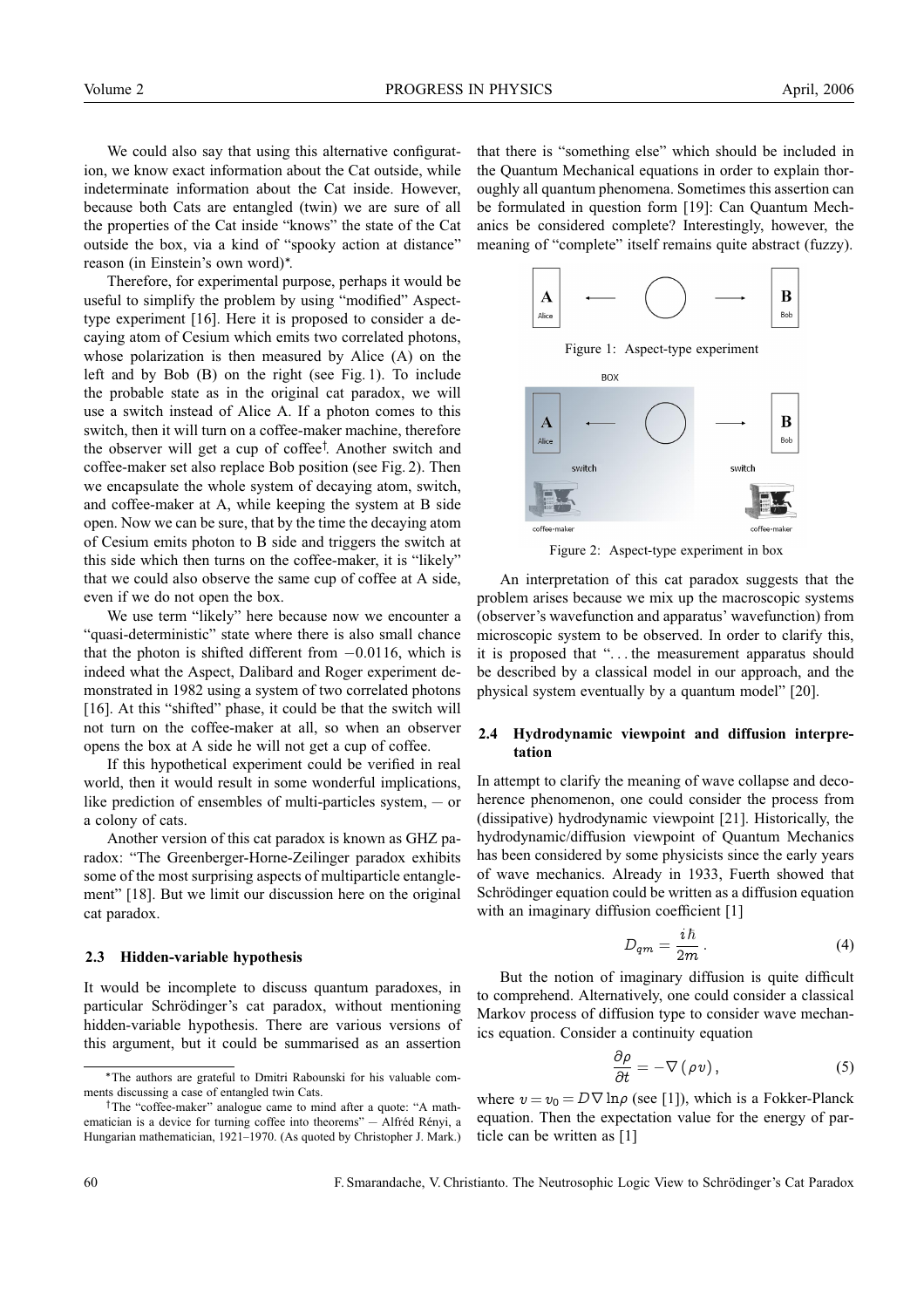$$
\langle E \rangle = \int \left( \frac{mv^2}{2} + \frac{D^2m}{2} D \ln \rho^2 + eV \right) \rho d^3x. \quad (6)
$$

Alternatively, it could be shown that there is exact mapping between Schrödinger equation and viscous dissipative Navier-Stokes equations [6], where the square of the wavefunction of Schrödinger equation as the vorticity distribution (including topological vorticity defects) in the fluid [6]. This Navier-Stokes interpretation differs appreciably from more standard Euler-Madelung fluid interpretation of Schrödinger equation [1], because in Euler method the fluid is described only in its inviscid limit.

# **2.5 How neutrosophy could offer solution to Schrodin- ¨ ger's paradox**

In this regard, Neutrosophic Logic as recently discussed by one of these authors [22, 23, 24] could offer an interesting application in the context of Schrödinger's cat paradox. It could explain how the "mixed" state could be. It could be shown, that Neutrosophic probability is useful to those events, which involve some degree of indeterminacy (unknown) and more criteria of evaluation  $-$  as quantum physics. This kind of probability is necessary because it provides a better representation than classical probability to uncertain events [25]. This new viewpoint for quantum phenomena is required because it is known that Quantum Mechanics is governed by uncertainty, but the meaning of "uncertainty" itself remains uncertain [16].

For example the Schrödinger's Cat Theory says that the quantum state of a photon can basically be in more than one place in the same time which, translated to the neutrosophic set, means that an element (quantum state) belongs and does not belong to a set (a place) in the same time; or an element (quantum state) belongs to two different sets (two different places) in the same time. It is a problem of "alternative worlds theory well represented by the neutrosophic set theory.

In Schrödinger's equation on the behavior of electromagnetic waves and "matter waves" in quantum theory, the wave function  $\psi$ , which describes the superposition of possible states, may be simulated by a neutrosophic function, i. e. a function whose values are not unique for each argument from the domain of definition (the vertical line test fails, intersecting the graph in more points).

Now let's return to our cat paradox [25]. Let's consider a Neutrosophic set of a collection of possible locations (positions) of particle  $x$ . And let A and B be two neutrosophic sets. One can say, by language abuse, that any particle  $x$ neutrosophically belongs to any set, due to the percentages of truth/indeterminacy/falsity involved, which varies between  $-0$  and  $1^+$ . For example: x (0.5, 0.2, 0.3) belongs to A (which means, with a probability of  $50\%$  particle x is in a position of A, with a probability of  $30\%$  x is not in A, and the rest is undecidable); or  $y(0, 0, 1)$  belongs to A (which

normally means  $y$  is not for sure in A); or  $z$  (0, 1, 0) belongs to A (which means one does know absolutely nothing about z's affiliation with A). More general,  $x \{ (0.2-0.3), (0.40-0.3)\}$  $(0.45)$  ∪ [0.50–0.51], (0.2, 0.24, 0.28) } belongs to the set A, which mean:

- Owning a likelihood in between 20–30% particle  $x$  is in a position of A (one cannot find an exact approximate because of various sources used);
- Owning a probability of 20% or 24% or 28%  $x$  is not in A;
- The indeterminacy related to the appurtenance of  $x$  to A is in between 40–45% or between 50–51% (limits included);
- The subsets representing the appurtenance, indeterminacy, and falsity may overlap, and n sup =  $30\%$  +  $+ 51\% + 28\% > 100\%$  in this case.

To summarize our proposition [25], given the Schrödinger's cat paradox is defined as a state where the cat can be dead, or can be alive, or it is undecided (i. e. we don't know if it is dead or alive), then herein the Neutrosophic Logic, based on three components, truth component, falsehood component, indeterminacy component (T, I, F), works very well. In Schrödinger's cat problem the Neutrosophic Logic offers the possibility of considering the cat neither dead nor alive, but undecided, while the fuzzy logic does not do this. Normally indeterminacy (I) is split into uncertainty (U) and paradox (conflicting) (P).

We could expect that someday this proposition based on Neusotrophic Logic could be transformed into a useful guide for experimental verification of quantum paradox [15, 10].

Above results will be expanded into details in our book *Multi-Valued Logic, Neutrosophy, and Schrödinger Equation* that is in print.

## **References**

- 1. Rosu H. C. arXiv: gr-qc/9411035.
- 2. Englman R., Yahalom H. arXiv: physics/0406149.
- 3. Durr D., et al. arXiv: quant-ph/0308039.
- 4. Hofer W. A. arXiv: physics/9611009; quant-ph/9801044.
- 5. Hooft G. arXiv: quant-ph/0212095.
- 6. Kiehn R. M. An interpretation of wavefunction as a measure of vorticity. http://www22.pair.com/csdc/pdf/cologne.pdf.
- 7. Post E. J. The electromagnetic origin of quantization and the ensuing changes of Copenhagen interpretation. *Annales de la Fondation Louis de Broglie*, 2002, no. 2, 217–240;
- 8. Aharonov Y., et al. arXiv: quant-ph/0311155.
- Kron G. Electric circuit model of Schrödinger equation. *Phys. Rev.*, 1945, v. 67, 39–43.
- 10. Lesovik G., Lebedev A., Blatter G. Appearance of Schrödinger Cat states in measurement process. arXiv: quant-ph/0307044.

F. Smarandache, V. Christianto. The Neutrosophic Logic View to Schrödinger's Cat Paradox 61 61